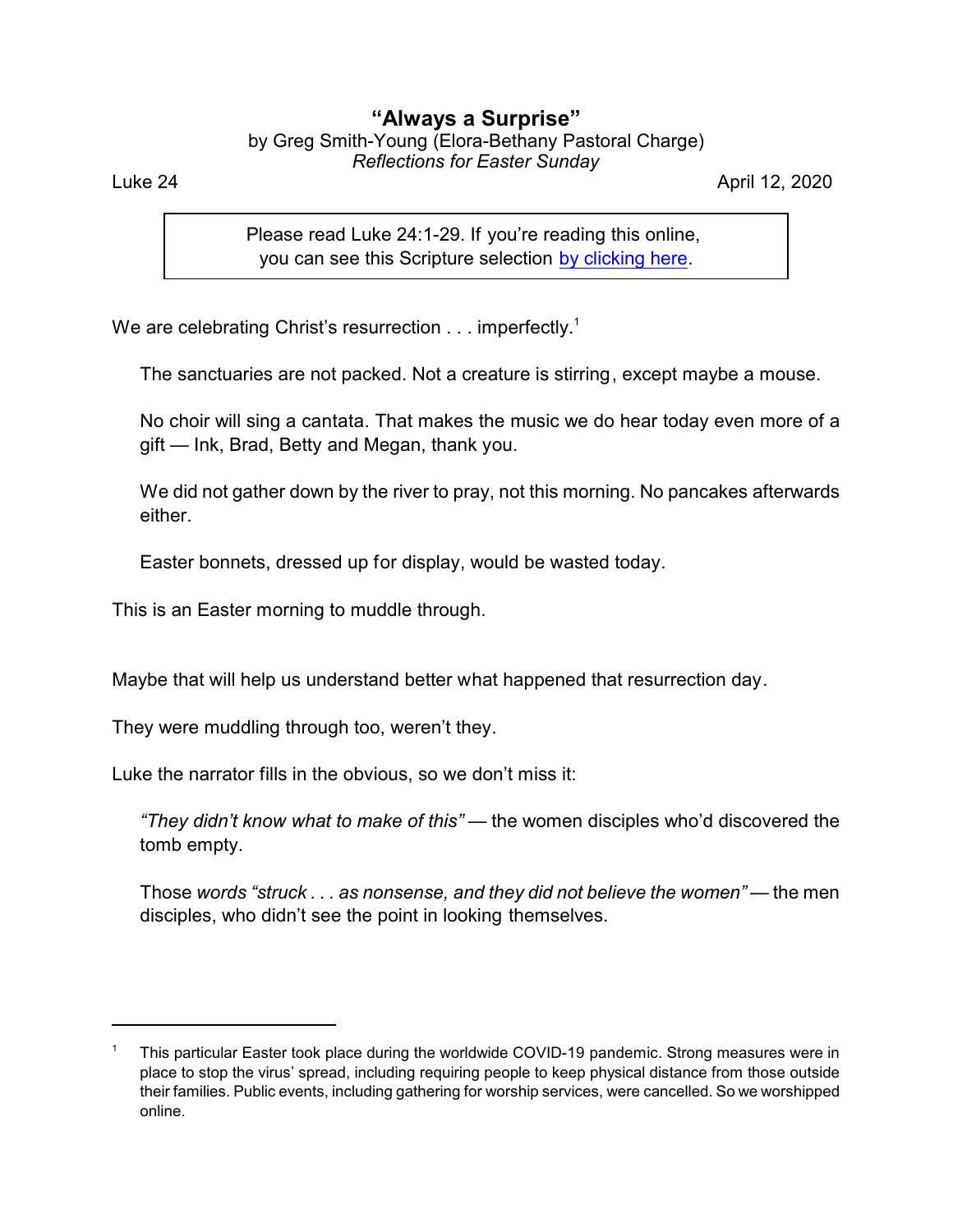Except Peter (and maybe another)<sup>2</sup> who went, saw, and left *"wondering what had happened*."

Later, the two on the road. They had heard all of this, been left *"stunned,*" and *". . . stopped, their faces downcast*." Should they tell this curious, clueless stranger who's come across them? Admit they'd been following Jesus, who had just been condemned for sedition and executed for treason? Caution and suspicion would seem wise. Whatever, they told their fellow traveller everything. Then, he called them *"Foolish!"*

How many of us have felt foolish, at least more foolish than normal, these umpteen days? Something big is happening, and we don't really know what is going on, and wonder if anyone does. All of this, because of a microscopic virus.

How much more foolish are we then, when we are encountered by this sketchy, surprising, fearful, astonishing, confusing report that a brutalized body, a cold corpse, a mourned man has burst back through Death's bolted door, to live again?

Something very odd is happening.

Please read Luke 24:29-35. Online, you can see the Scripture selection [here](https://www.biblegateway.com/passage/?search=Luke+24%3A29-35&version=CEB).

This story is most memorable. Maybe because theirs can be a pattern for our own stories, of disappointment and discovery.<sup>3</sup>

Begin with our own hopes, crushed or, at very least, confused. We stumble along, going somewhere, getting nowhere. Emmaus is not too far from Jerusalem. Still, going there, they expect they are leaving Jesus behind. "*We had hoped he was the one who would redeem Israel. . . . but they crucified him."*

Someone comes along. We start telling our story. Maybe they can help.

We don't understand, not yet. Still, as we go, there is a dawning recognition, a still-to-beborn realization, that things are on the verge of making sense.

 $^{2}$   $\,$  John 20 tells us that it was Peter and "the other disciple, the one whom Jesus loved" who ran to the tomb after hearing Mary Magdalene's story.

<sup>&</sup>lt;sup>3</sup> See N. T. Wright, Luke for Everyone (Louisville KY: Westminster John Knox Press, 2001, 2004), 293.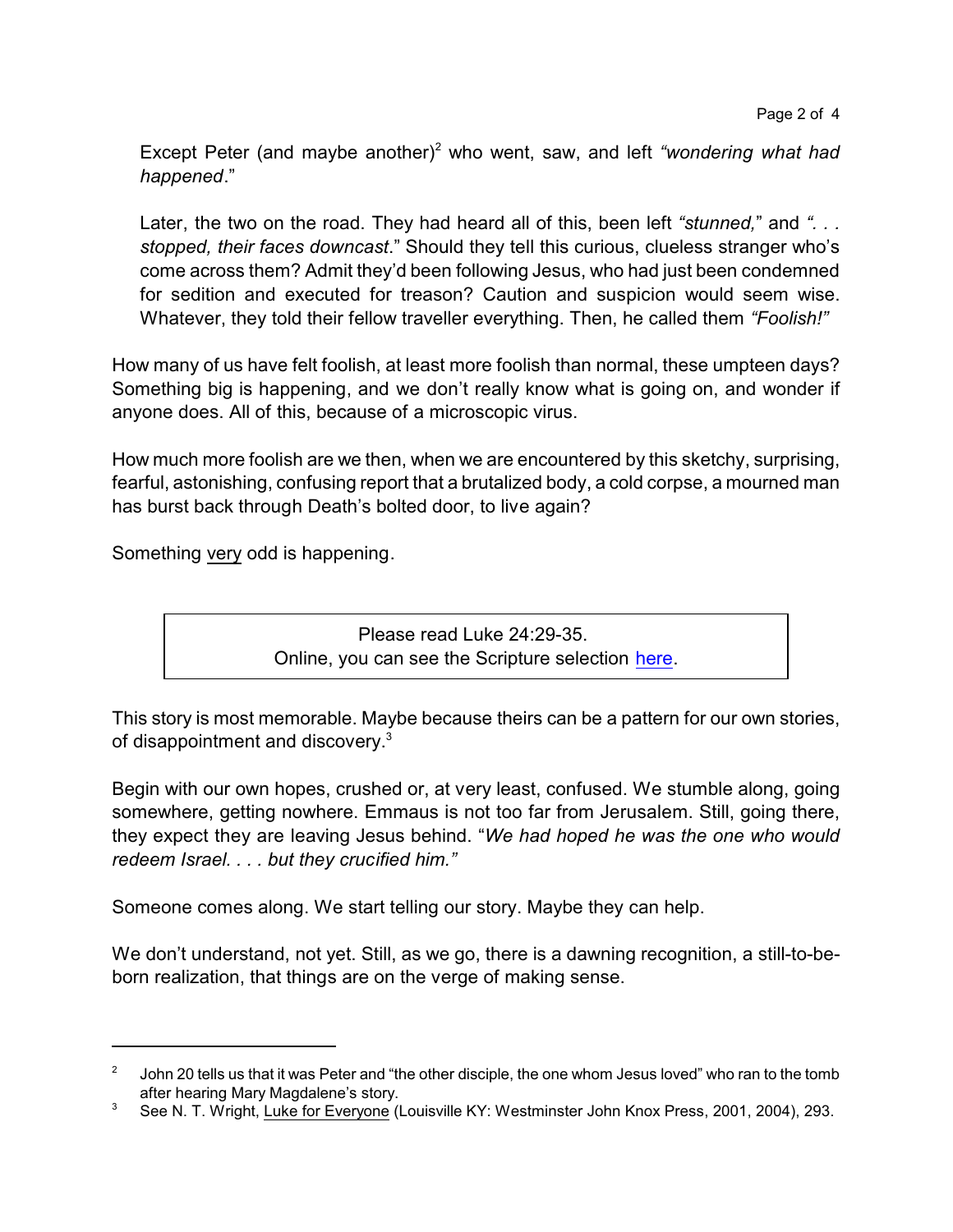Then we are given to see: Jesus himself, the Holy Presence. He was always walking with us. Now we wonder how we hadn't noticed. That's the thing. We won't, not until he chooses for us to see.

So, bring whatever is breaking you, on the road with you. Take a companion — literally that means "someone to break bread with" — a companion of compassion — literally that means "someone to suffer with" — a companion of compassion to share the journey is always good.

In some guise or another, the Holy Stranger will join you. Yes, God can be a Stranger to you (though you are never, ever a stranger to God!) You might not expect anything from the prayerful conversation. Your expectations don't matter much, not nearly as much as the Stranger's hopes for you.

Dig into the Scriptures and let the Holy Spirit show you and set your soul alight.

When the time is right, may your eyes be opened. Perhaps it will happen when you open your table for someone who needs a place to eat. Yes, even when physically-distancing, you can still be hospitable. You never know when Jesus will show up.

After all, Death could not stop him. Do you think you will?

Now you can finish the story, and Luke's Gospel, by reading Luke 24:36-53! Online, you'll find this last selection [here](https://www.biblegateway.com/passage/?search=Luke+24%3A36-53&version=CEB).

They were as perplexed as we are, probably more so. No one had imagined that someone would be stone-cold, torn-apart dead, *then* come back alive. Now they were trying to describe him, Jesus. It was clearly him. He was most-definitely alive. He was flesh-andbone, as physical as you and I are, maybe more so. Yet he was also spirit-like. He was the same as before, and more than before.

That's resurrection. It's not simply a way of saying that, when we die, some part of us call it our "soul" — will live forever in God's Presence. That's true enough, but resurrection promises more. Everything that is who you are, your body and your soul, will live again, in God's eternity. *You* will live again, by God's power and grace and love. All God's good creation will live again: God's new heaven and new earth.

Resurrection. Can't wrap your mind about it? Don't worry. Who can? Still, it is God's plan